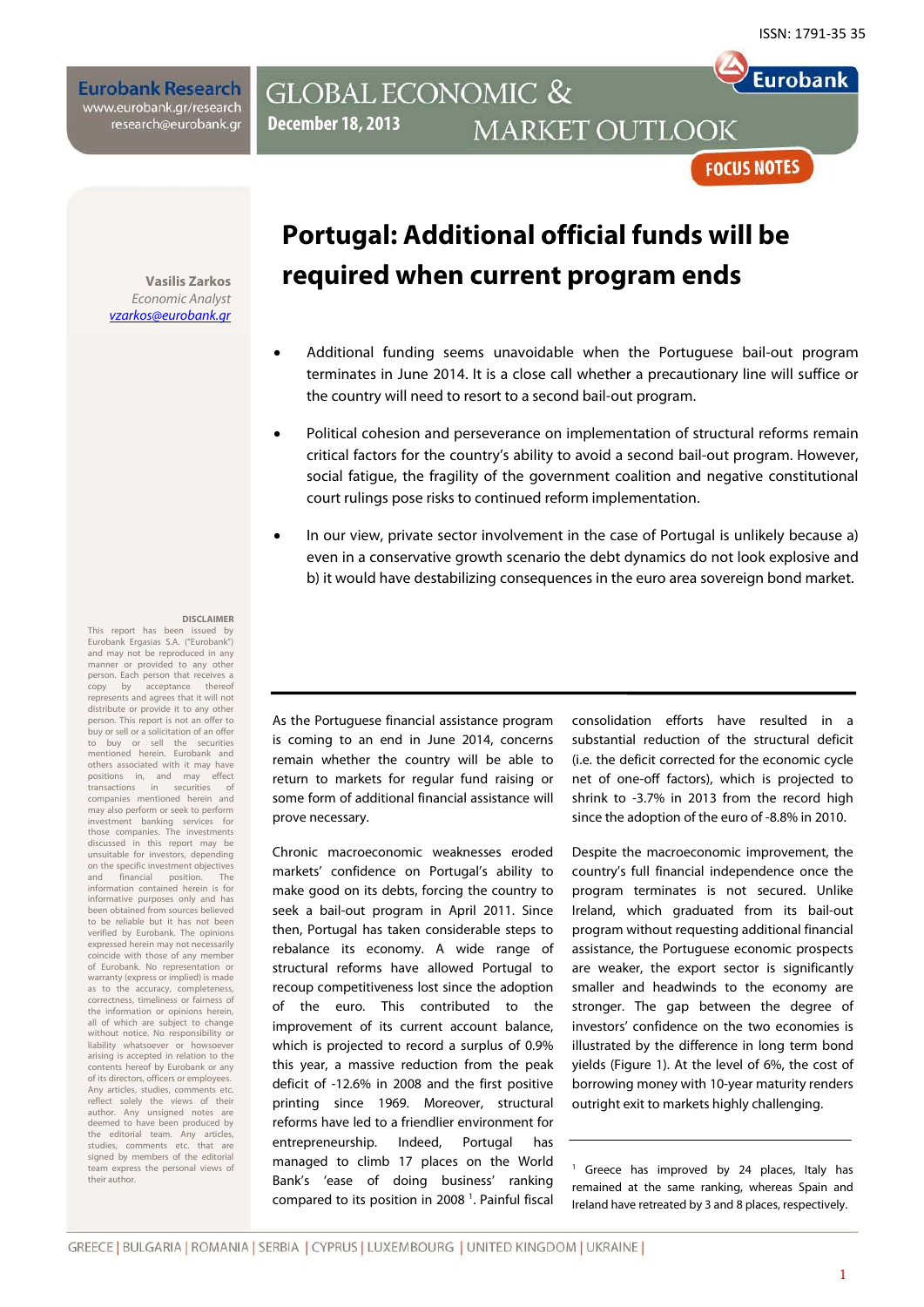December 18, 2013



*Note: For Ireland, 10-yr and 9-yr bonds have been used. Source: Bloomberg*

In our view, the best case scenario for Portugal is to apply for some form of precautionary financial assistance provided by the ESM in order to maintain continuous access to market financing. Precautionary financial assistance may be provided in two types: Precautionary Conditioned Credit line (PCCL) and Enhanced Conditions Credit Line (ECCL). To qualify for PCCL, among others, Portugal must respect its fiscal and macroeconomic adjustment commitments, show a track record of access to private markets on reasonable terms and exhibit sustainable government debt dynamics. Otherwise, Portugal may be granted assistance through an ECCL, which entails stricter conditionality. In our view, policymakers in Portugal and creditor countries will try hard to avoid a second bail-out program due to reform fatigue and bailout fatigue, respectively. Moreover, in view of the upcoming European Parliament elections, policymakers would be inclined to avoid criticism about the effectiveness of the rebalancing orthodoxy followed in the euro area that a second bail-out program would raise. However, given the downside risks the country is facing and its fragile debt dynamics, a full blown second bail-out program should not be excluded.

#### **Risks to reform implementation challenge Portugal's smooth exit to markets**

<span id="page-1-0"></span>The predominant risk towards a smooth transition of Portugal to financial independence pertains to continued implementation of structural reforms. During the first decade of the euro, Portugal failed to rip the benefits stemming from tying its economy to a strong and stable currency. As a result, even before the crisis the Portuguese economy was mired in a low growth trajectory, averaging 1.1% annually over the period from 2002 to 2008. Keeping up the momentum of structural reforms is deemed indispensable in order to increase potential output and safeguard

Eurobank

**FOCUS NOTES** 

the sustainability of its public debt. This in turn, will boost markets' confidence in the Portuguese economy, keep borrowing costs at a sustainable level and constrain the need of a second bail-out program.

Yet, reform implementation is threatened by social fatigue, reform fatigue of a fragile government coalition and adverse constitutional court rulings on austerity measures. Last summer, reform fatigue along with obstacles to the adjustment program raised by the constitutional court decisions brought the government coalition close to collapse. Investors' fears about the country's prospects of exiting to markets resurfaced, leading to a sharp rise of government bond yields, which reached 7.5% in mid-July, compared to 5.2% in May. Looking ahead, we see three main sources of political unrest: a) negotiations of the conditions of the precautionary credit line may create centrifugal forces among political parties. As the opposition has escalated its rhetoric against the government policies, lack of cross party support on the conditionalities attached to new financial aid would undermine investors' confidence, b) a very poor performance of the ruling parties in the European Parliament elections, eroding the legitimacy of the current government coalition and c) rejection of 2014 budget measures by the constitutional court, that could derail the achievement of fiscal targets<sup>[2](#page-1-0)</sup> and trigger another political crisis. In fact, repeated negative rulings by the constitutional court undermine the government's cohesion and limit the already constrained leeway for agreement among the government allies as rejected measures need to be replaced by alternative proposals.

#### **A PSI is not likely**

In our view, even in the case a second bail-out proves unavoidable a debt restructuring involving losses for private investors is unlikely in the case of Portugal as long as programme implementation remains broadly on track. Our debt sustainability analysis suggests that debt dynamics do not seem precarious even under a conservative scenario (Figure 2). Assuming a moderate growth rate of real GDP at 1.5% per annum, borrowing costs at 5%, primary surplus rising to 2.2% and inflation progressively rising to 2% (Table 1), the debt to GDP ratio stabilizes at about 134%. The yield assumed is about 100bps higher compared to yield prevailed over the period 2002-2007. Annual GDP growth is half a percentage point higher than the average growth over the same period. In a more optimistic scenario where structural reforms allow real GDP growth rate to accelerate to 2%, markets lend the government at 4.5% and a primary surplus of 3% is achieved, the debt to GDP ratio embarks on a declining path, falling to below 104% by 2030. However, in a pessimistic scenario where Portugal fails to raise its potential

1

 $2$  The government has been committed to reduce the budget deficit from 5.9% in 2013 to 4% in 2014. According to the draft budget presented in October, the reduction will be achieved through measures worth €3.9bn, of which €3.2bn come from expenditure cuts.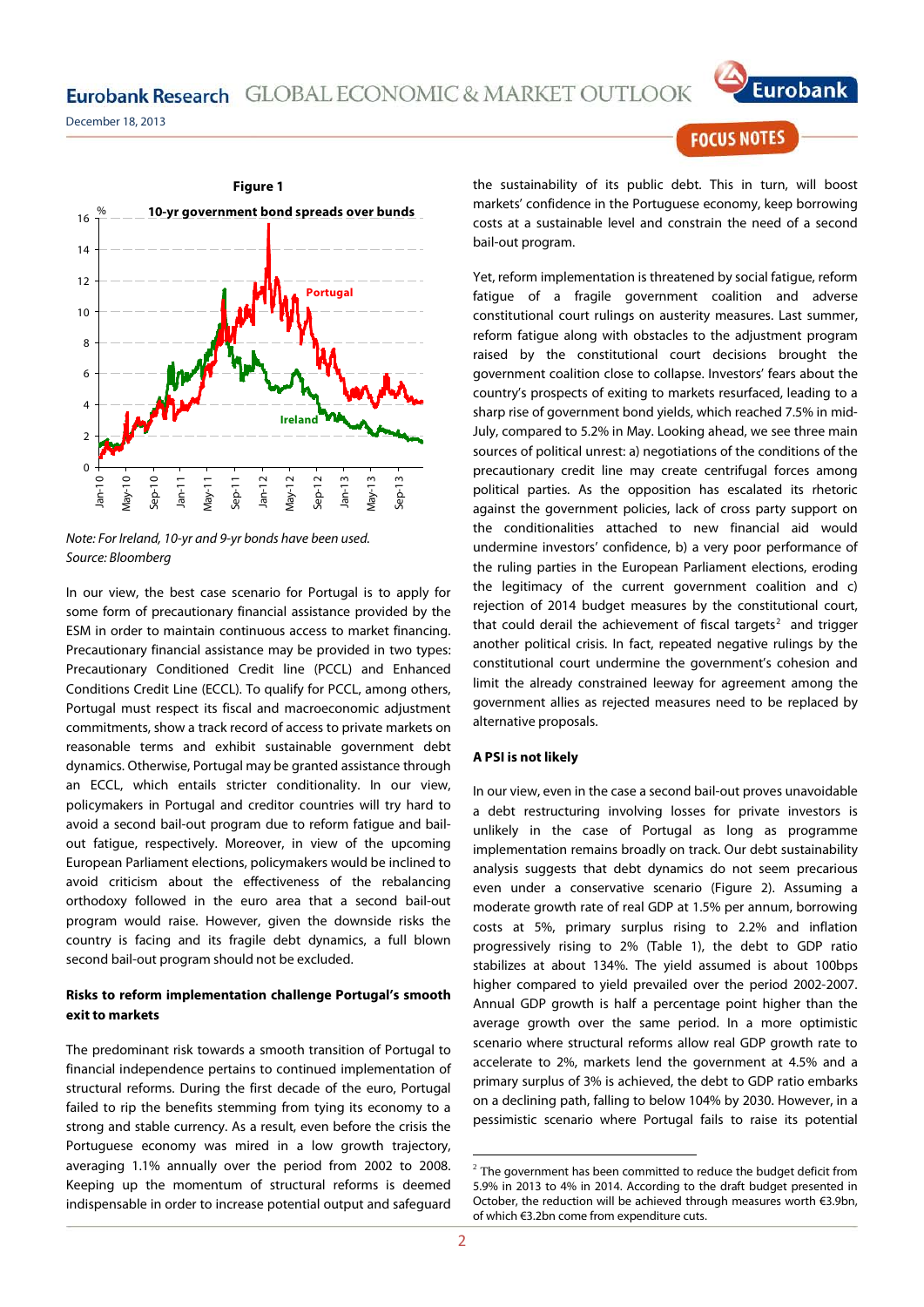Eurobank Research GLOBAL ECONOMIC & MARKET OUTLOOK



December 18, 2013

output and its economy gets mired in a subdued growth rate equal to 1% in the years to come, debt sustainability will be unattainable, raising the risk of PSI. In the pessimistic scenario, we assumed that fiscal prudence resulting in an annual primary balance of 2% is maintained and borrowing costs mount to 5.5%, a rather optimistic assumption in such an economic context. The pessimistic scenario analysis illustrates that even more than achieving fiscal targets, perseverance on structural reforms in order to increase long term potential growth is important to preserve debt sustainability.



**Table 1**

*Source: Eurobank Research*

| <b>Debt Sustainability Analysis: Scenario assumptions</b> |                      |                         |                         |                         |
|-----------------------------------------------------------|----------------------|-------------------------|-------------------------|-------------------------|
|                                                           | GDP<br>growth<br>(%) | interest<br>rate $(\%)$ | inflation<br>(%)        | primary<br>surplus (%)  |
| 2014                                                      | 0.7                  | 5.2                     | 0.5                     | 0.3                     |
|                                                           | 0.7                  | 5.2                     | 0.5                     | 0.3                     |
|                                                           | 0.7                  | 5                       | 1                       | 0.3                     |
| 2015                                                      | 1                    | 5.5                     | 1                       | 1.5                     |
|                                                           | 1                    | 5                       | 0.5                     | 1.7                     |
|                                                           | 1.5                  | 4.5                     | 1.2                     | 2.5                     |
| 2016                                                      | 1                    | 5.5                     | 1.5                     | $\mathbf{2}$            |
|                                                           | 1.5                  | 5                       | 1.5                     | 2                       |
|                                                           | 2                    | 4.5                     | 1.5                     | 2.5                     |
| 2017                                                      | 1                    | 5.5                     | 1.7                     | $\overline{\mathbf{2}}$ |
|                                                           | 1.5                  | 5                       | 1.7                     | 2.2                     |
|                                                           | 2                    | 4.5                     | 2                       | 2.5                     |
| 2018-<br>2030                                             | 1                    | 5.5                     | 1.7                     | $\overline{\mathbf{2}}$ |
|                                                           | 1.5                  | 5                       | 2                       | 2.2                     |
|                                                           | 2                    | 4.5                     | $\overline{\mathbf{2}}$ | 2.5                     |

*Note: Baseline scenario in black, pessimistic scenario in red, optimistic scenario in green.*

*Source: Eurobank research*

**FOCUS NOTES** 

Beyond the implications of the dynamics of the Portuguese debt itself, a haircut on private investors' government bond holdings would be avoided as it could destabilise the euro area public debt markets. European leaders have been committed that the Greek PSI was unique. If that proves not to be the case, a wave of contagious financial turmoil would most likely sweep the entire euro area. After all, if a PSI were to be decided for the Portuguese public debt which is forecasted to be below 130% of GDP in 2013, that would automatically imply that the Greek and, even more worrisomely, the Italian debt are also unsustainable.

#### **Heavy repayment schedule ahead**

A heavy debt maturing profile in 2014 and 2015 poses another risk to Portugal's ability to stand on its own feet when its program ends. According to the IGCP, the Portuguese treasury and debt management agency, state borrowing needs in 2014 amount to 25.5bn, of which 7bn will be covered by cash deposits, 7.9bn will be covered by the last EU/IMF program tranche and the rest 10.7bn need to be raised in private markets. In 2015, the country needs to raise 20.4bn. A precautionary credit line would allow the government to draw funds up to 10% of its GDP, i.e. ca. 16.8bn. In the next two years, only 0.5bn of an IMF loan comes due. Therefore a maturity extension of official financial assistance would alleviate only marginally the country's debt redemption profile in the near future.

To alleviate its funding profile, Portugal has recently performed an allegedly successful exchange offer in which bonds worth about 6.64bn maturing in 2014 and 2015 have been swapped with bonds maturing in 2017 and 2018. The cost of the new bonds is higher; however the exchange provides Portugal with some breathing space for its finances. The move is similar to the one in October 2012 when the Portuguese authorities persuaded investors to swap €3.8 billion of 1-year debt with bonds maturing in 2015 in an attempt to measure the risk perception on Portuguese debt. The positive track record of fiscal adjustment and substantial progress in structural reforms led to a material decline of borrowing costs in the first half of 2013, allowing the government to issue a 10-year bond in May 2013 at 5.67%. According to Fitch, Portugal needs to issue at least twice in the first half of 2014 in order to show a track record of access to private markets on reasonable terms and qualify for a PCCL. This is a challenging task, given that 10-year bond yields remain above 6% and the risks looming ahead.

Overall, it is a close call weather Portugal will manage to gain some degree of financial independence or it will have to resort to a second bail-out program. The final outcome depends heavily on the ability of Portuguese policymakers to preserve political stability and exhibit continued ownership of the fiscal adjustment and the structural reform program. Continued program compliance is indispensable to convince investors of the country's long term growth prospects and lure them back.